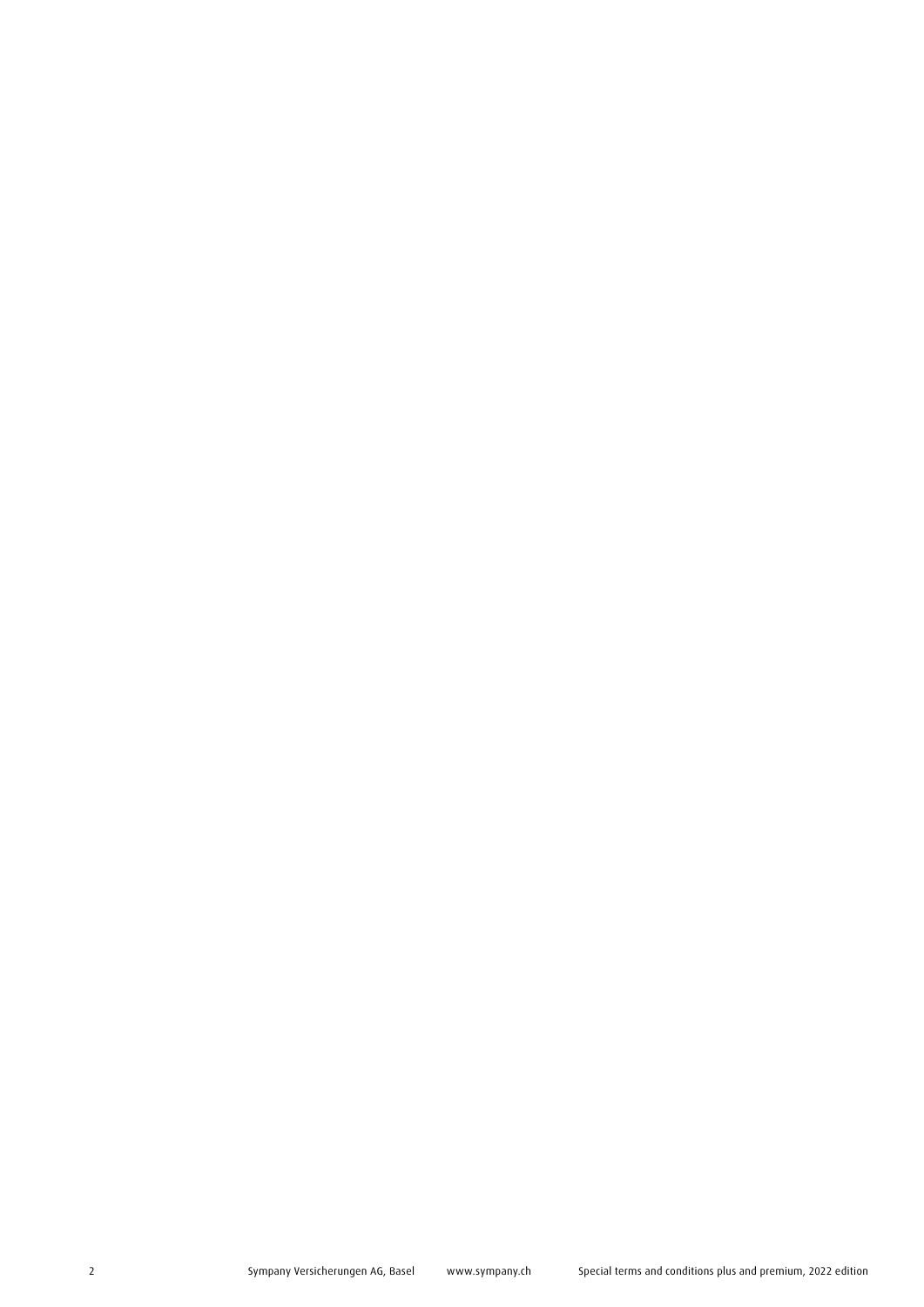## Special terms and conditions (STC) plus and premium under the Federal Insurance Contract Act (ICA)

2022 edition

### Contents

| $\mathbf{1}$            | <b>Insurance fundamentals</b>                           | Page 4 |                |
|-------------------------|---------------------------------------------------------|--------|----------------|
| 1.1                     | Purpose                                                 | Page   | 4              |
| 1.2                     | Insurance provider                                      | Page   | 4              |
| 1.3                     | General Terms and Conditions of                         |        |                |
|                         | Insurance (GTC)                                         | Page   | 4              |
| 1.4                     | Insured persons                                         | Page   | 4              |
| 1.5                     | <b>Benefit conditions</b><br>Benefits abroad            | Page   | 4              |
| 1.6                     |                                                         | Page   | 4              |
| $\overline{2}$          | <b>Medical treatment</b>                                | Page   | $\overline{4}$ |
| 2.1                     | Treatment elsewhere than at the place of                |        |                |
|                         | residence or work                                       | Page   | 4              |
| 2.2                     | Treatment by doctors not under KVG contract             | Page   | 4              |
| 2.3                     | Medical treatment abroad                                | Page   | 4              |
| 2.3.1                   | Elective treatment                                      |        |                |
| 2.3.2<br>2.3.3          | Emergency treatment<br>Duration of benefits             |        |                |
|                         |                                                         |        |                |
| 3                       | <b>Prevention</b>                                       | Page   | $\overline{4}$ |
| 3.1                     | Vaccinations                                            | Page   | 4              |
| 3.2                     | Check-ups                                               | Page   | 4              |
| 3.3                     | Precautionary gynaecological examinations               | Page   | 4              |
| 3.4                     | Maternity                                               | Page   | 4              |
| 3.4.1                   | Preparation for birth                                   |        |                |
| 3.4.2                   | Breastfeeding allowance                                 |        |                |
| 3.5                     | Getting fit                                             | Page   | 4              |
| 3.6                     | Stay fit                                                | Page   | 5              |
| $\overline{\mathbf{4}}$ |                                                         |        |                |
|                         | <b>Remedial aids</b>                                    | Page   | 5              |
| 4.1                     | Corrective lenses                                       | Page   | 5              |
| 4.2                     | Other remedial aids                                     | Page   | 5              |
|                         |                                                         |        |                |
|                         | <b>Dental treatment</b>                                 | Page   | 5              |
| 5.1                     | Wisdom teeth                                            | Page   | 5              |
| 5.2                     | Benefits for children and young people                  | Page   | 5              |
| 5.3                     | Public benefits                                         | Page   | 5              |
| 5.4                     | Service providers and charge scales<br>Treatment abroad | Page   | 5<br>5         |

| $\overline{6}$ | <b>Alternative medicine</b>          | Page | 5                |
|----------------|--------------------------------------|------|------------------|
| 6.1            | Maximum overall limits               | Page | 5                |
| 6.2            | Medical treatment                    | Page | 5                |
| 6.3            | Alternative therapists and treatment |      |                  |
|                | methods                              | Page | 6                |
| 6.4            | <b>Benefits abroad</b>               | Page | 6                |
| 6.5            | Natural treatments                   | Page | 6                |
| 6.6            | Limitation of benefits               | Page | 6                |
| 6.7            | <b>Benefit conditions</b>            | Page | 6                |
| $\overline{7}$ | <b>Elective drugs</b>                | Page | $\boldsymbol{6}$ |
|                |                                      |      |                  |
| 8              | <b>Spas</b>                          | Page | $\boldsymbol{6}$ |
|                |                                      |      |                  |
| $\overline{9}$ | <b>Psychotherapeutic treatment</b>   | Page | 6                |
| 9.1            | Benefit coverage                     | Page | 6                |
| 9.2            | Benefit conditions                   | Page | 6                |
| 9.3            | Relationship with compulsory         |      |                  |
|                | health care insurance                | Page | 6                |
| 10             | Transport costs, search, rescue and  |      |                  |
|                | recovery operations, travel expenses | Page | 6                |
| 10.1           | Transport costs, search, rescue and  |      |                  |
|                | recovery operations in an emergency  | Page | 6                |
| 10.1.1         | Benefit coverage                     |      |                  |
| 10.2           | Travel expenses                      | Page | 7                |
|                |                                      |      |                  |
| 11             | Cost share                           | Page | 7                |
|                |                                      |      |                  |
| 12             | Age groups                           | Page | 7                |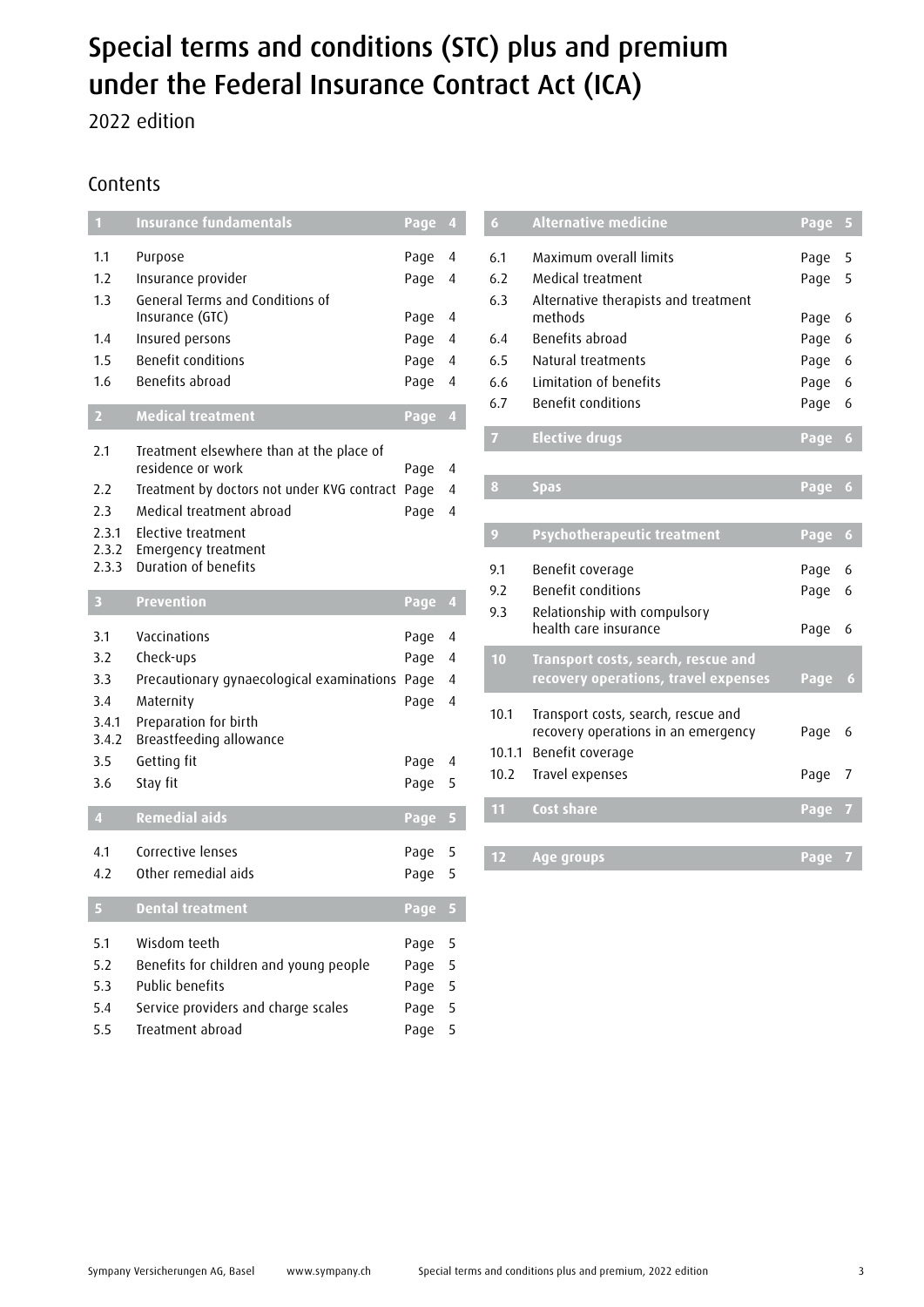## plus and premium

#### **1 Insurance fundamentals**

#### **1.1 Purpose**

plus, plus natura, premium and premium natura provide benefits for outpatient medical treatment elsewhere than at the place of residence or work, for preventive measures, remedial aids, the preventive dental and orthodontic treatment of children, alternative treatment and healing methods, transport costs, search, rescue and recovery operations and elective drugs; a breastfeeding allowance is also payable.

As a general rule, premium also pays benefits abroad. In addition, premium also covers costs not covered by the Federal Health Insurance Act (KVG) for treatment by doctors not subject to the KVG.

The natura variants pay increased benefits in the field of alternative medicine. Unless otherwise stipulated, the benefits and provisions of plus natura are equal to those of plus, and those of premium natura are equal to those of premium.

The benefits will usually be provided subsequent to all other insurance departments in these General Terms and Conditions of Insurance (GTC). The benefits of compulsory health insurance (hereinafter basic insurance) take precedence over those from this insurance department.

#### **1.2 Insurance provider**

The insurance provider is Sympany Versicherungen AG, Basel (henceforth referred to as the insurer).

#### **1.3 General Terms and Conditions of Insurance (GTC)**

The General Terms and Conditions of Insurance of Sympany Versicherungen AG are an integral component of the provisions of plus respectively premium cover. In the event of conflicting provisions, the Special conditions of plus respectively premium insurance shall take precedence over the General Terms and Conditions of Insurance.

#### **1.4 Insured persons**

plus is available to persons of any age. premium is restricted to persons who have not yet reached their 60th birthday.

#### **1.5 Benefit conditions**

Benefits shall only be paid if treatment is necessary on medical grounds and performed by persons recognized by the insurer. Information about which persons are recognized must be acquired from the insurer.

#### **1.6 Benefits abroad**

Benefits under premium are also paid abroad, except when otherwise specified.

#### **2 Medical treatment**

#### **2.1 Treatment elsewhere than at the place of residence or work**

In addition to the benefits provided by basic, treatment by KVG health fund doctors other than at the place of residence or work of the insured person is fully covered as per the KVG charge scale applicable at the place of treatment.

#### **2.2 Treatment by doctors not under KVG contract**

premium provides benefits as per the recognized KVG charge scale for outpatient consultations with senior university hospital doctors and for treatment by doctors who are not under KVG contract.

#### **2.3 Medical treatment abroad**

#### 2.3.1 Elective treatment

premium covers the costs of medical treatment abroad up to a maximum of twice the KVG charge scale at the insured person's place of residence. global covers the full cost as per the normal local rate.

#### 2.3.2 Emergency treatment

In the event of emergency treatment by doctors while abroad, plus and premium insurance shall fully cover the costs subsequent to the benefits of the basic insurance.

#### 2.3.3 Duration of benefits

Subject to any provision to the contrary, benefits under plus and premium are not time-limited.

#### **3 Prevention**

#### **3.1 Vaccinations**

The following contributions to the costs of vaccinations to prevent infection are payable per calendar year:

80%, max. CHF 220

No benefits are provided for vaccinations which are undertaken for occupational reasons, whose effect is medically contested or which are still in the research stage.

#### **3.2 Check-ups**

The following contribution is made per calendar year for the disclosed costs of a check-up examination:

| plus    | Up to CHF 300 |
|---------|---------------|
| premium | Up to CHF 600 |

#### **3.3 Precautionary gynaecological examinations**

The costs of one precautionary gynaecological examination per calendar year are insured at the KVG charge rate, provided that no such benefits are received in the same calendar year under KVG insurance.

#### **3.4 Maternity**

#### 3.4.1 Preparation for birth

The following maximum sum per pregnancy is paid towards the documented costs of an antenatal course with a qualified professional, including rehabilitation gymnastics:

#### CHF 200

#### 3.4.2 Breastfeeding allowance

A breastfeeding allowance is payable. This allowance is paid if the insured mother breastfeeds her child for ten weeks, whether exclusively or not.

#### CHF 250

#### **3.5 Getting fit**

The following contributions are payable to the documented costs of a course recognized by the insurer on forms of behaviour conducive to good health (e.g. giving up smoking, back training, dietary advice):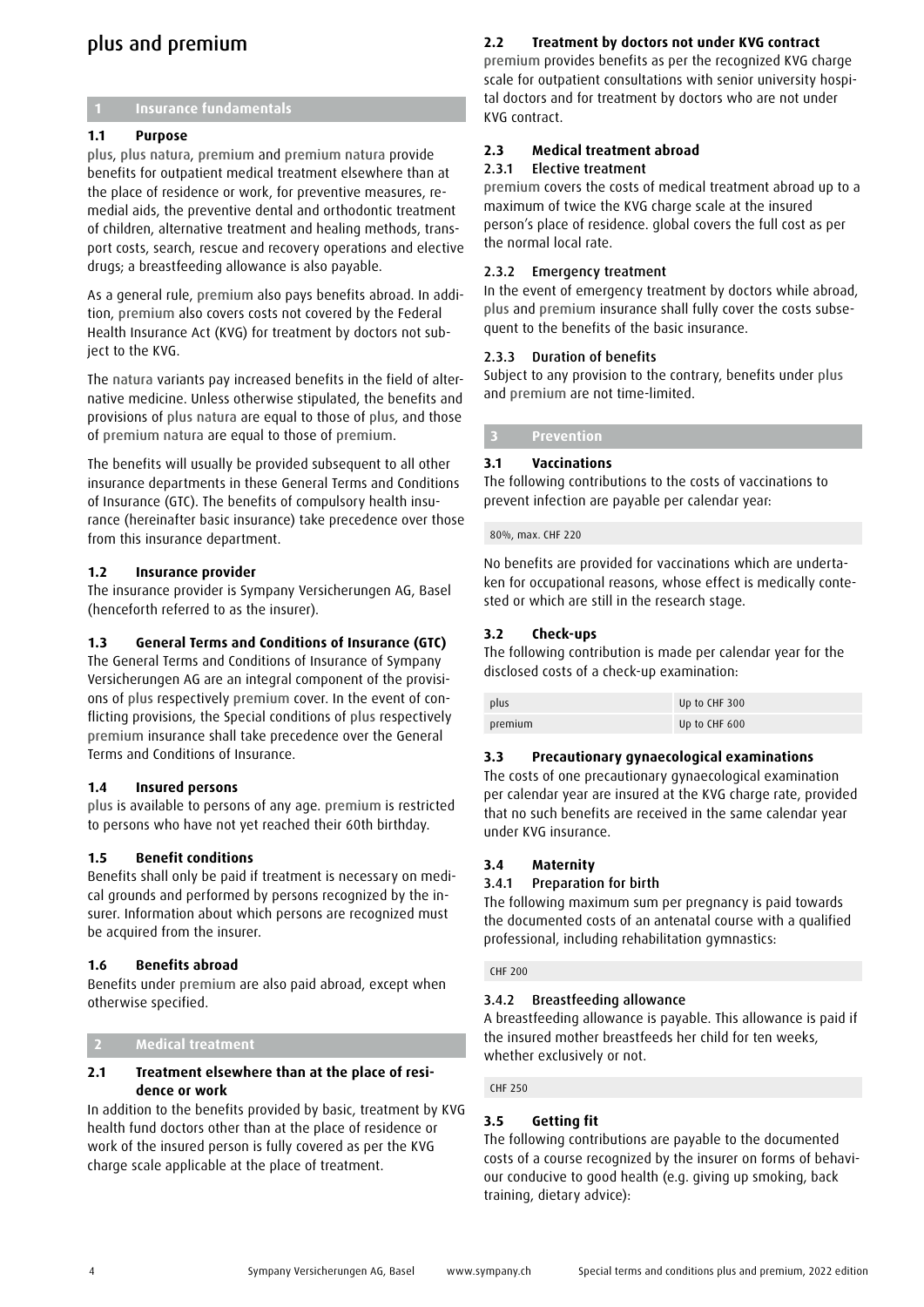| plus    | Up to CHF 150 per calendar year |
|---------|---------------------------------|
| premium | Up to CHF 250 per calendar year |

The insurer designates recognized courses and institutions teaching forms of behaviour conducive to good health. The list of recognized courses and institutions, which undergoes constant adjustment and extension, can be inspected at any time at the insurer's offices.

#### **3.6 Stay fit**

The following contributions are payable towards further recognized preventive measures such as sport, fitness and relaxation courses:

| plus    | Up to CHF 200 per calendar year |
|---------|---------------------------------|
| premium | Up to CHF 300 per calendar year |

The insurer designates recognized institutions, preventive measures, cost contributions and benefit limits. The list of recognized institutions, preventive measures, cost contributions and benefit limits, which undergoes constant adjustment and extension, can be inspected at any time at the insurer's offices.

| <b>Remedial aids</b> |  |
|----------------------|--|
|                      |  |

#### **4.1 Corrective lenses**

The health fund makes the following contributions to the costs of spectacles or contact lenses required for visual correction:

| plus    | A total of CHF 270 within 3 calendar<br>vears |
|---------|-----------------------------------------------|
| premium | A total of CHF 420 within 3 calendar<br>years |

The following contribution is payable for children up to 18 years of age:

| plus    | A total of CHF 270 per calendar year |
|---------|--------------------------------------|
| premium | A total of CHF 420 per calendar year |

#### **4.2 Other remedial aids**

A contribution towards the costs of hiring or purchasing recognized, medically indicated remedial aids for which no benefits are available under basic insurance is available as follows:

50%, max. CHF 250 per calendar year

The insurer designates recognized remedial aids. The list of recognized aids, which undergoes constant adjustment and extension, can be inspected at the insurer's offices at any time.

Costs incurred for the operation, maintenance and repair of these remedial aids are not covered.

#### **5 Dental treatment**

#### **5.1 Wisdom teeth**

The insurance covers the costs of removal of wisdom teeth. If the treatment takes place as a hospital inpatient, the costs are covered up to the amount of the contractually fixed daily allowance in a general ward in the canton of residence.

#### **5.2 Benefits for children and young people**

The following benefit entitlement exists for children and young people up to the age of 25:

The following contribution is payable towards the costs of an examination (including X-ray) if no dental treatment (conservative, prosthetic, etc.) is required at the same time:

#### CHF 60 per calendar year

Contributions towards the costs of orthodontic treatment as per the recognized charge scale:

| plus    | 70%, max. CHF 10,000 |
|---------|----------------------|
| premium | 70%, max. CHF 15,000 |

These benefits are provided for treatment after insurance has been in force for at least two years. If an equivalent prior insurance exists when the contract is signed, the insurer does not require a waiting period provided that at least one parent is also insured with it. Benefits already drawn from the previous insurers are imputed against the above benefits, provided no reservation has been declared on the entire benefit. The benefit is conditional on the presentation of a diagnosis of the existing anomaly in the position of the teeth, the proposed treatment and a cost estimate.

#### **5.3 Public benefits**

Benefits are paid in addition to any benefits provided by the cantonal and local authorities, according to their respective legislation on public dental care. Contributions from the cantonal and local authorities are offset against the benefits of this insurance department.

#### **5.4 Service providers and charge scales**

Benefits are reimbursed according to the scale applicable to dental benefits under compulsory health care insurance.

If the dentist makes a higher charge than that stipulated in compulsory health care insurance, the difference is payable by the insured person.

The term "dentist" denotes a practitioner who has acquired the appropriate Swiss federal or equivalent diploma or who has been granted authorization to pursue the profession by the canton on the basis of evidence of scientific qualifications.

#### **5.5 Treatment abroad**

Treatment abroad will be covered provided that the medical staff's training is equivalent to the Swiss standard and that the costs do not exceed the costs in Switzerland.

#### **6 Alternative medicine**

#### **6.1 Maximum overall limits**

In the field of alternative medicine the following overall limits apply to medical treatment, recognized therapeutic methods and natural treatments:

| plus           | CHF 3,000 per calendar year  |
|----------------|------------------------------|
| plus natura    | CHF 6,000 per calendar year  |
| premium        | CHF 6,000 per calendar year  |
| premium natura | CHF 10,000 per calendar year |

#### **6.2 Medical treatment**

plus and premium reimburses the costs of the following alternative methods of medical treatment:

• empirical medical methods.

The insurer designates recognized empirical medical methods, charges and benefit limits. The list of recognized methods,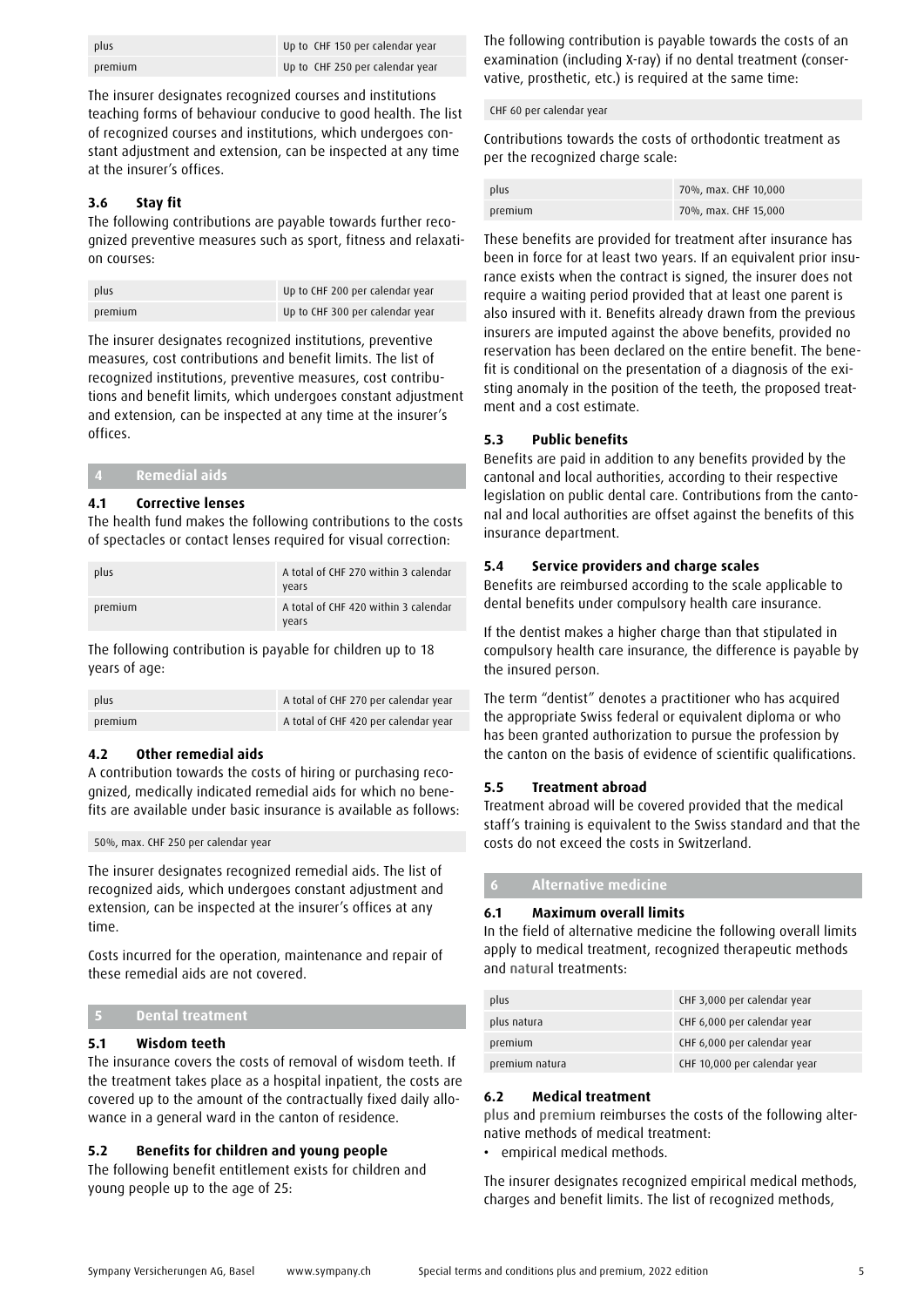charges and benefit limits, which undergoes constant adjustment and extension, can be inspected at any time at the insurer's offices.

#### **6.3 Alternative therapists and treatment methods**

plus and premium pay contributions in the field of alternative medicine provided that it recognizes the treatment method and the therapist or naturopath administering it.

Contributions are paid as follows:

| plus und premium               | 50% of documented costs |
|--------------------------------|-------------------------|
| plus natura und premium natura | 80% of documented costs |

The plus natura and premium natura schemes will make the following contributions towards the documented costs of nonrecognized methods employed by qualified persons:

| plus natura    | 50%, max. CHF 1,000 per calendar<br>vear |
|----------------|------------------------------------------|
| premium natura | 50%, max. CHF 2,000 per calendar<br>vear |

No costs are paid for forms of therapy or for treatment by therapeutic personnel appearing on the insurer's negative list.

The insurer designates recognized forms of treatment, therapists and benefit limits.

The insurer can specify the number of treatment sessions as a function of medical necessity.

The list of recognized forms of treatment, therapists and benefit limits, which undergoes constant adjustment and extension, can be inspected at any time at the insurer's offices.

#### **6.4 Benefits abroad**

Alternative medical treatments administered in a neighbouring country to Switzerland are covered by plus natura and premium natura in accordance with the above provisions at the usual rate for the place where the treatment is administered.

#### **6.5 Natural treatments**

plus and premium pay 80% of the costs of phytotherapeutic, homeopathic and anthroposophic treatments and oligosols, provided that they are not covered by basic insurance and do not figure on the insurer's negative list.

#### **6.6 Limitation of benefits**

Benefits in the field of alternative medicine are limited by:

- overall limits,
- benefit limits (number of treatment sessions, maximum charge per hour of treatment, charge scale),
- list of alternative therapy methods recognized by the insurer,
- list of therapists and naturopaths recognized by the insurer,
- cost shares,
- time limits (per calendar year).

#### **6.7 Benefit conditions**

Benefits are payable after prior application has been submitted to the insurer. The insurer may ask its medical consultant to review the medical indication and the qualifications of doctors and therapists. The insurer may refuse benefits if the insured person is drawing benefits for alternative medical treatment of the same condition from this or another insurance department at the same time.

#### **7 Elective drugs**

Contributions towards the costs of drugs prescribed by a doctor that have been approved by the insurer and the Swiss Agency for Therapeutic Products and do not appear on the drugs list with the charge scale, the KVG speciality list or the insurer's negative list are payable as follows in each calendar year:

| plus    | 90 % unlimited |
|---------|----------------|
| premium | 90 % unlimited |

#### **8 Spas**

A contribution to spa treatment undergone on medical instructions is payable as follows per calendar year:

50%, max. 12 admissions

#### **9 Psychotherapeutic treatment**

#### **9.1 Benefit coverage**

The insurer provides benefits as follows for treatment for mental disorders by qualified psychotherapists who are not medical practitioners but are in possession of a cantonal authorization to practise independently:

| plus    | 50%, max. CHF 1,000 per calendar<br>vear |
|---------|------------------------------------------|
| premium | 50%, max. CHF 1,000 per calendar<br>vear |

#### **9.2 Benefit conditions**

Benefits are paid after the application for reimbursement has been approved by the insurer's medical officer consultant.

No benefits are paid for psychotherapies which are followed for the purpose of self-realization, development of the personality or for learning purposes. In addition, no benefits are payable for parallel treatment by a different psychologist or psychiatric specialist.

#### **9.3 Relationship with compulsory health care insurance**

Psychotherapeutic benefits are payable under this insurance department only until they qualify as compulsory benefits in basic insurance and are covered by it.

**10 Transport costs, search, rescue and recovery operations, travel expenses** 

#### **10.1 Transport costs, search, rescue and recovery operations in an emergency**

#### 10.1.1 Benefit coverage

The following overall contribution is paid towards the cost of:

- medically necessary emergency transportation to the nearest suitable hospital by an appropriate means of transport,
- return transportation to a suitable hospital in the canton in which the insured person resides for inpatient treatment,
- rescue and recovery:

100% of the costs

The following contribution is paid to the cost of search:

CHF 100,000 per calendar year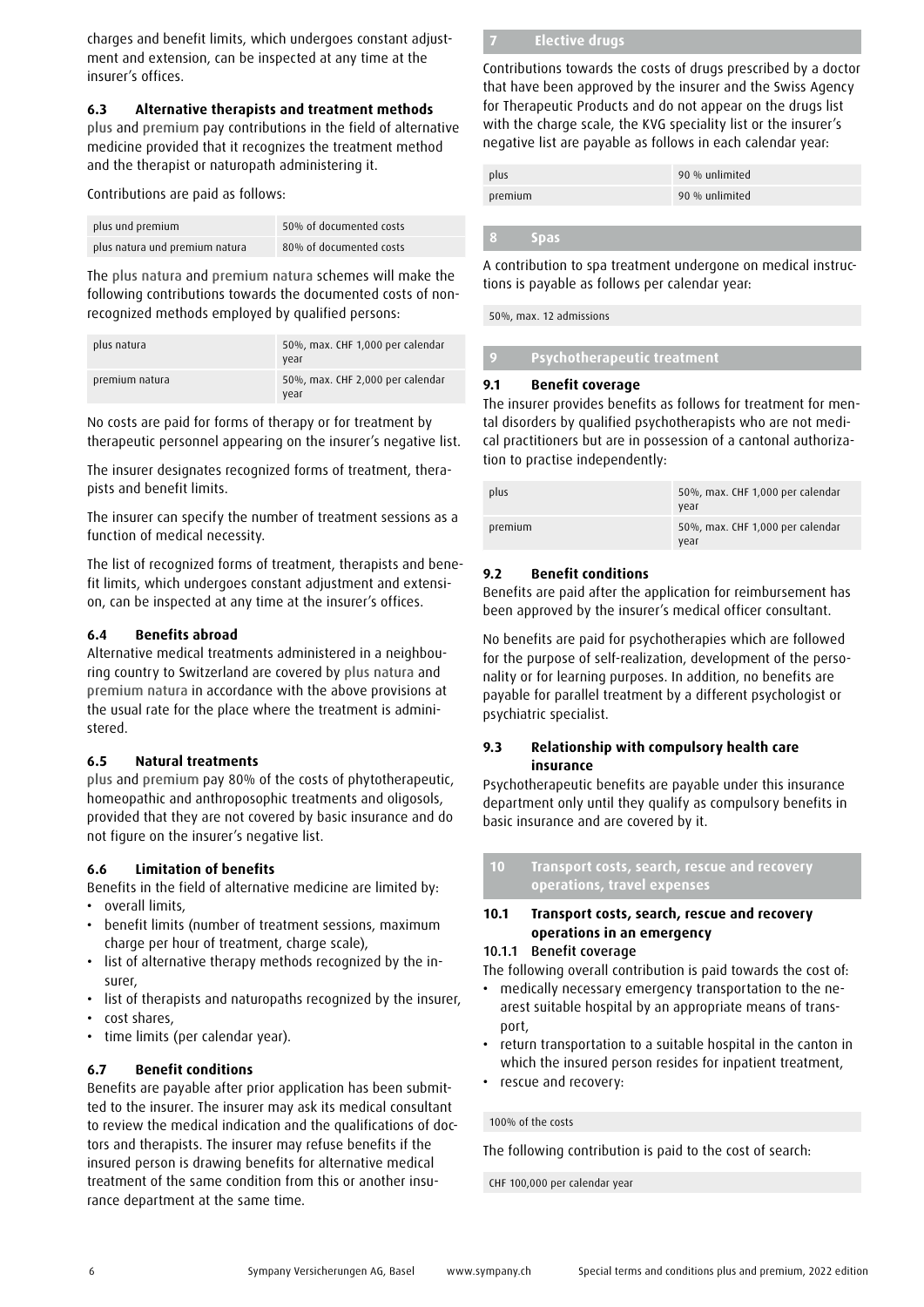Aircraft transports are only covered if they are medically or technically unavoidable.

#### **10.2 Travel expenses**

In cases where a medical treatment is not available at the insured person's place of residence or in its immediate vicinity and he therefore has to receive regular treatment elsewhere, the following contributions to the transport costs (public transport and taxi) thereby incurred are payable:

| plus    | Up to CHF 100 per calendar year |
|---------|---------------------------------|
| premium | Up to CHF 400 per calendar year |

#### **11 Cost share**

Unless otherwise stipulated in a particular case, benefits under this insurance department are subject to a 10% deductible, provided that they are not limited. Insured persons over the age of 18 undergoing elective medical treatment abroad (premium) are subject to an annual deductible equivalent to the ordinary deductible stipulated in KVG. This deductible also applies in the case of maternity benefits.

#### **12 Age groups**

Age based rates apply to this insurance category. This means that premiums in this insurance category tend to rise as the insured person progresses to each subsequent higher age group:

| years of age |           |                     |           |           |           |  |  |  |
|--------------|-----------|---------------------|-----------|-----------|-----------|--|--|--|
| $0 - 18$     | $26 - 30$ | $36 - 40$           | $46 - 50$ | $56 - 60$ | $71 - 80$ |  |  |  |
| $19 - 25$    | $31 - 35$ | $41 - 45$ $51 - 55$ |           | $61 - 70$ | $81+$     |  |  |  |